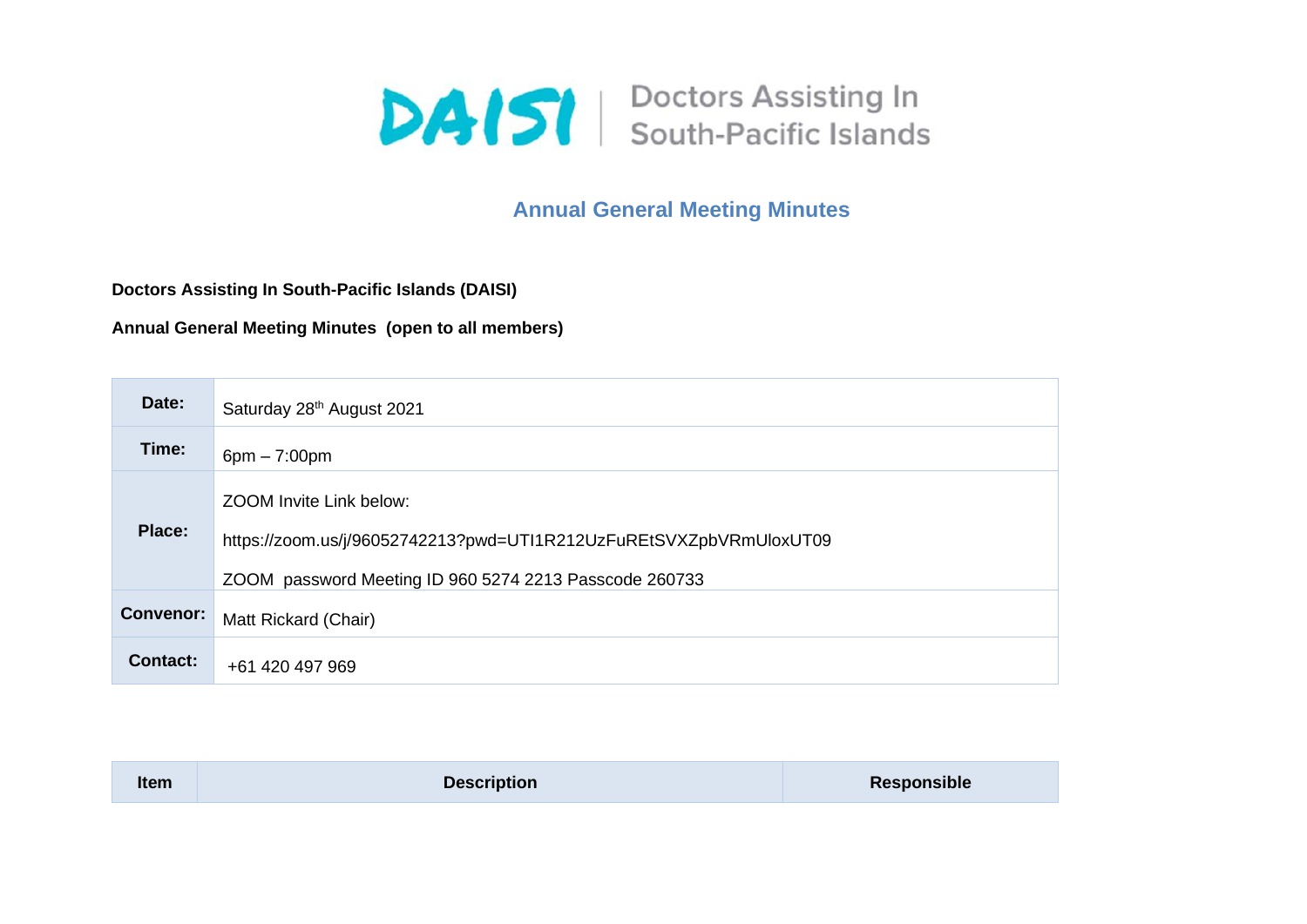|                | <b>Welcome and introductions</b>                                                                                                                                                                                                                                                                                                                                                                                                                                                                                                                                                                                                                                                                                                                                                                                                                                                                                               |                                            |
|----------------|--------------------------------------------------------------------------------------------------------------------------------------------------------------------------------------------------------------------------------------------------------------------------------------------------------------------------------------------------------------------------------------------------------------------------------------------------------------------------------------------------------------------------------------------------------------------------------------------------------------------------------------------------------------------------------------------------------------------------------------------------------------------------------------------------------------------------------------------------------------------------------------------------------------------------------|--------------------------------------------|
| $\mathbf 1$    | In attendance:<br>Danny Kozman, Gary McKay, Sepehr Lajevardi, Danny Kozman, Santee<br>Santhanam<br>Matt Rickard, Christophe Berney, Sam Deylami<br>Mark Taffa, Peter Hewett, Erina Yip, Nili Hali, Desmond Yip, Petra Breiting,                                                                                                                                                                                                                                                                                                                                                                                                                                                                                                                                                                                                                                                                                                | <b>Chair - Matt Rickard</b>                |
| $\overline{2}$ | <b>Apologies</b><br>Araz Boghosian, Norman Blumenthal, Christy Yeow, Jason Jeffrey,<br>Hamish Ewing, Tim Nicholson, Elaine Clark, Hamish Ewing. Tim<br>Nicholson, Dominic Lopez, Ben Wright, Robert Boeke, Renee Burton,<br>Jonathan Lau, Michelle Castro, Brian Lewer, Byron Field, Chris Jones.                                                                                                                                                                                                                                                                                                                                                                                                                                                                                                                                                                                                                              | Deputy Chair - Christophe<br><b>Berney</b> |
| $\overline{3}$ | <b>Conflict of Interests to be declared</b><br>None identied.<br>$\bullet$                                                                                                                                                                                                                                                                                                                                                                                                                                                                                                                                                                                                                                                                                                                                                                                                                                                     |                                            |
| 4              | <b>Review of actions from previous Annual General</b><br>$\bullet$<br><b>Meeting</b><br>Application for ACFID membership underway. Resubmission sent in<br>$\bullet$<br>August. Hopefully approval by December.<br>Advertisement for General Manager with brief appointment of Sabine<br>$\bullet$<br>Duffy who subsequently left 3 months later. No immediate plans to re-<br>adviertise<br>Request for Re-signing of MOU will all partners countries to include ACFID<br>$\bullet$<br>compliance. This has been completed for Solomon Islands and PNG but is<br>outstanding for Vanuatu and Kiribati.<br>Development of Plan A (start Jan) and plan B (start July) for resumption of<br>$\bullet$<br>volunteer trips post covid in 2021. Now plan C is hopefully resumption<br>of overseas trips in 2022 once immunisation rates increase. Solomon<br>Islands immunisation rate is low, and may take longer to open borders. | <b>Chair - Matt Rickard</b>                |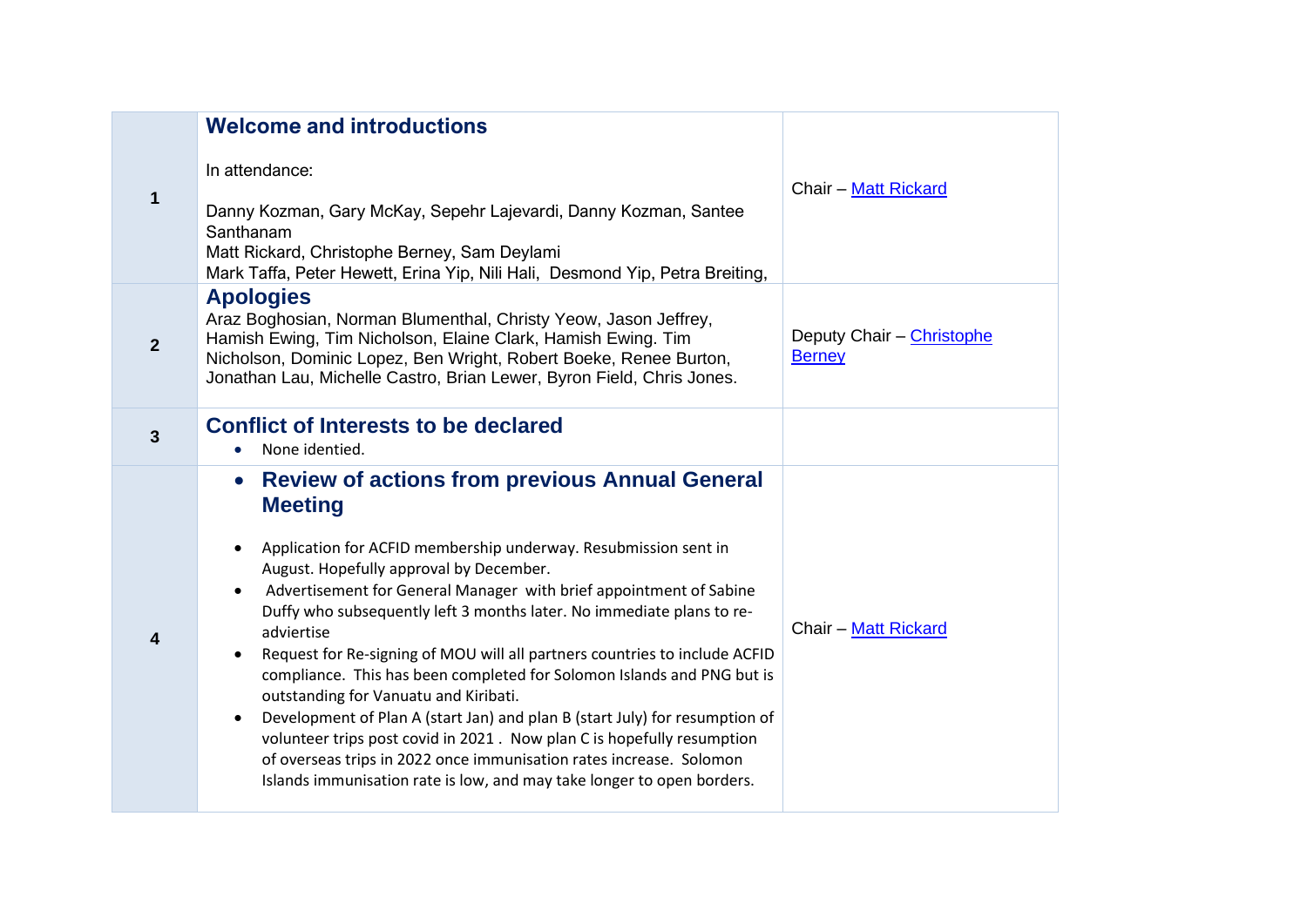|                | Payment for EPHA and successful sending of third shipping container with<br>$\bullet$<br>medical and surgical equipment to Sopas Hospital . Develop trip report<br>template, including cases and complications<br>Annual case report and Morbidity and Mortality Meeting to occur once<br>$\bullet$<br>trips resume with Dr Santhanam to oversee this.<br>Each Country Director to communicate directly with their country (and<br>٠<br>develop a specific plan)<br>Every member of DAISI must have on file a police check and working with<br>$\bullet$<br>children check and proof of current registration and indemnity (for<br>doctors only). This has been implemented. |                             |
|----------------|------------------------------------------------------------------------------------------------------------------------------------------------------------------------------------------------------------------------------------------------------------------------------------------------------------------------------------------------------------------------------------------------------------------------------------------------------------------------------------------------------------------------------------------------------------------------------------------------------------------------------------------------------------------------------|-----------------------------|
|                | DAISI to prepare a letter requesting sponsorship to large private hospitals<br>$\bullet$<br>and drug companies<br>Approach REDCap for access for local surgeons<br>DAISI to seek out acquisition of laparoscopic reusable ports                                                                                                                                                                                                                                                                                                                                                                                                                                              |                             |
|                |                                                                                                                                                                                                                                                                                                                                                                                                                                                                                                                                                                                                                                                                              |                             |
| $5\phantom{1}$ | Acceptance of minutes of previous Annual General Meeting                                                                                                                                                                                                                                                                                                                                                                                                                                                                                                                                                                                                                     | CEO - Carina Chow           |
| 6              | <b>Chairperson's Report</b><br>COVID interruption to future trips. Hopefully resumption of trips in<br>2022.<br>DAISI Executive Committee positions up for election Oct/Nov<br>Unless there are additional contenders will probably stick<br>$\circ$<br>with current executive committee all of whom are all willing<br>to severe another 2 year term.<br>ZOOM sessions up and running on a monthly basis.<br>$\bullet$                                                                                                                                                                                                                                                      | <b>Chair - Matt Rickard</b> |
| $\overline{7}$ | <b>CEO Report</b><br>Disappointing closure of Sopas hospital due to tribal fighting<br>Relocation of laparoscopic equipment to Port Moresby                                                                                                                                                                                                                                                                                                                                                                                                                                                                                                                                  | <b>CEO - Carina Chow</b>    |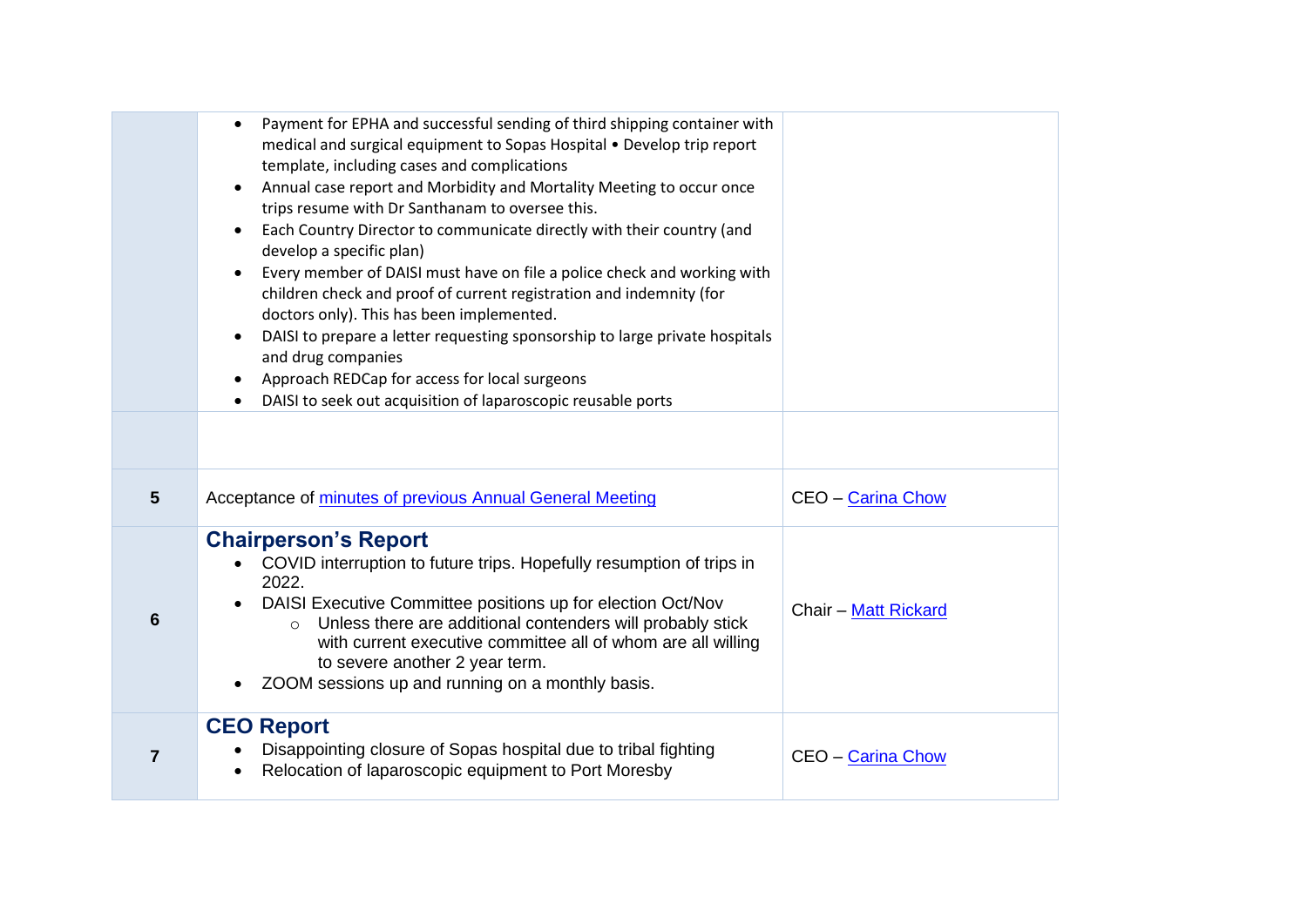| <b>Secretary's Report</b><br>Awaiting ACFID application response in Dec. Hopefully approced<br>this year.<br>Australian NGO Cooperation Program (ANCP) application with<br>$\bullet$<br>DFAT hopefully next year once DAISI are signatories to ACFID's<br>Code of Conduct<br>More stringent vetting of members compliant with ACFID Code of<br>Conduct<br>Copy of WCCC and NPC on file for all volunteering<br>$\circ$<br>members<br>Annua renewal process now required declaring status in relation to<br>$\bullet$<br>regulatory boards (e.g. Medical Council and AHPRA)<br>At this stage membership remains free<br>$\bullet$<br>As a consequence membership reduced from 300+ to 105.<br>٠<br>Re-CAPTHCA issue with website<br>$\bullet$<br>DAISI's Insurance up to date.<br>$\bullet$<br>Proof reading of <b>DAISI</b> policies competed<br>$\bullet$<br>Request for involvement in ZOOM teaching sessions by paediatric<br>$\bullet$<br>urologist Dr Paddy Dewan. | Secretary - Gary McKay                                   |
|-------------------------------------------------------------------------------------------------------------------------------------------------------------------------------------------------------------------------------------------------------------------------------------------------------------------------------------------------------------------------------------------------------------------------------------------------------------------------------------------------------------------------------------------------------------------------------------------------------------------------------------------------------------------------------------------------------------------------------------------------------------------------------------------------------------------------------------------------------------------------------------------------------------------------------------------------------------------------|----------------------------------------------------------|
|                                                                                                                                                                                                                                                                                                                                                                                                                                                                                                                                                                                                                                                                                                                                                                                                                                                                                                                                                                         |                                                          |
| <b>Treasurer's report</b><br>See attached statement.<br>not yet audited                                                                                                                                                                                                                                                                                                                                                                                                                                                                                                                                                                                                                                                                                                                                                                                                                                                                                                 | Treasurer Sam Deylami                                    |
| <b>Country Program Officers Bearers</b><br>Solomon Islands                                                                                                                                                                                                                                                                                                                                                                                                                                                                                                                                                                                                                                                                                                                                                                                                                                                                                                              | Solomon Islands- Peter Hewett<br><b>PNG – Mark Taffa</b> |
|                                                                                                                                                                                                                                                                                                                                                                                                                                                                                                                                                                                                                                                                                                                                                                                                                                                                                                                                                                         | No new items raised-<br>$\circ$                          |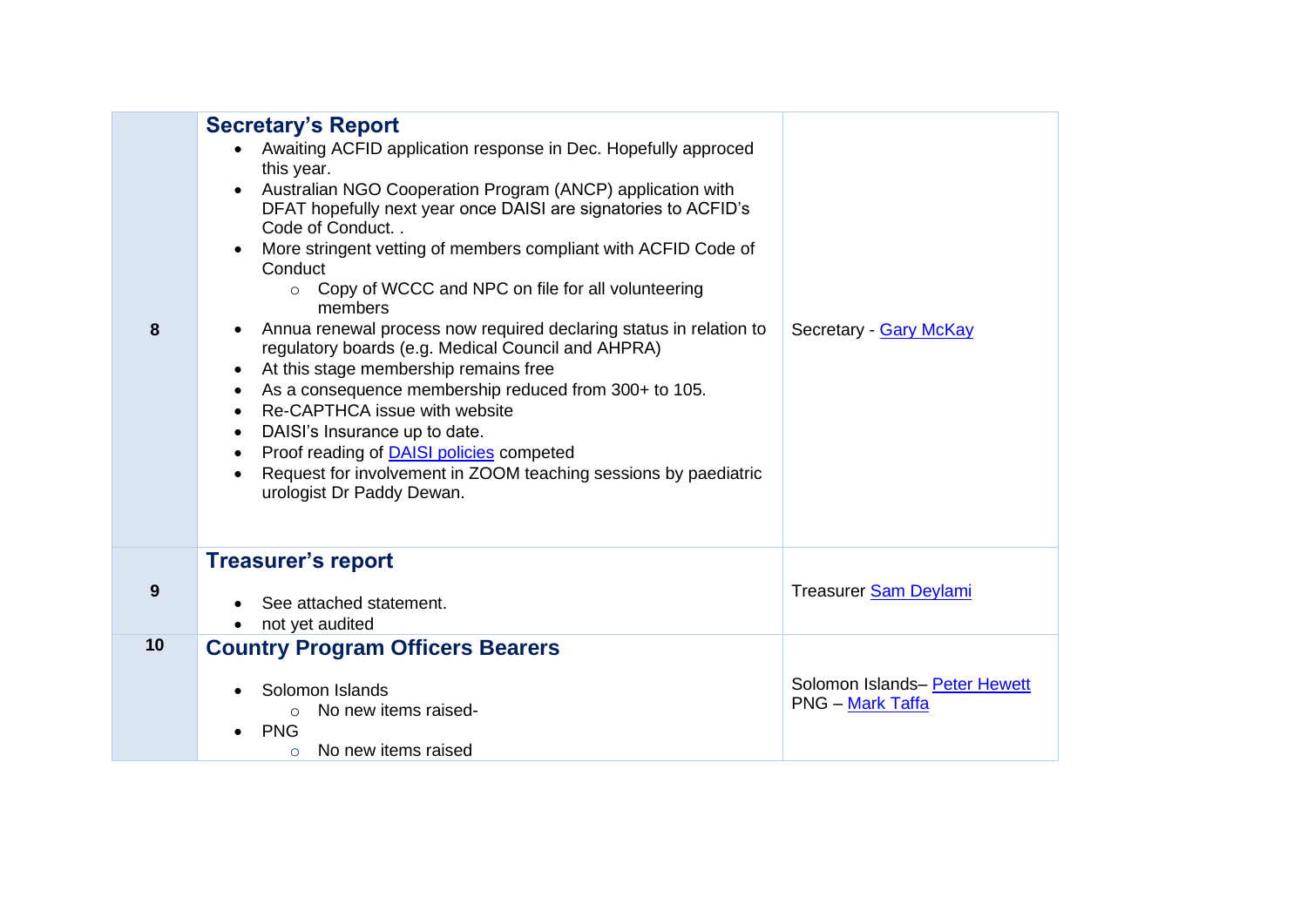| 11 | <b>Protection Officers</b><br>Child<br>- no issues raised<br>$\circ$<br><b>Disability</b><br>No issues raised.<br>$\circ$                                                                                                                                              | Child Protection - Nili Hali<br>Disability - Erina Yip |
|----|------------------------------------------------------------------------------------------------------------------------------------------------------------------------------------------------------------------------------------------------------------------------|--------------------------------------------------------|
| 12 | <b>Morbidity &amp; Mortality</b><br>Annual reporting once trips resume                                                                                                                                                                                                 | <b>Santee Santhanam</b>                                |
| 13 | <b>Audit &amp; Risk Committee</b><br>Funding Reserves low (need to limit spending)<br>COVID - new vaccination/swab criteria policy now in place.                                                                                                                       | Nili Hali, Sepehr Lajevardi and<br><b>Sam Deylami</b>  |
| 14 | <b>Sponsorship</b><br>No DAISI charity ball for the foreseeable future.                                                                                                                                                                                                | Gary McKay                                             |
| 15 | <b>Laparoscopic Programme</b><br>Re-usable ports not yet sourced<br>$\bullet$<br>DAISI currently has 3 Laparoscopic stacks (Smith& Nephew) from<br>Fairfield. Four more (Stryker) expected from Westmead private                                                       | Gary McKay                                             |
| 16 | <b>Shipping</b><br>Blow out in costs.<br>AUD \$9,152.78 to send 20 Foot container to Honiara April 2021<br>This consists of<br>$\bigcap$<br>\$4,695 Bollinger shipping fees<br>\$3135 purchase of container from Tiger<br>\$1,322.20 import tax on arrival in Honiara. | Acting Shipping & Logistics y -<br><b>Gary McKay</b>   |
|    | <b>Medical Students</b><br>No current activities/issues.                                                                                                                                                                                                               | <b>Gary McKay</b>                                      |
| 17 | <b>Members</b><br>Drinking water project a Munda and Giz and Auki explained.                                                                                                                                                                                           | Members - Petra Breiting                               |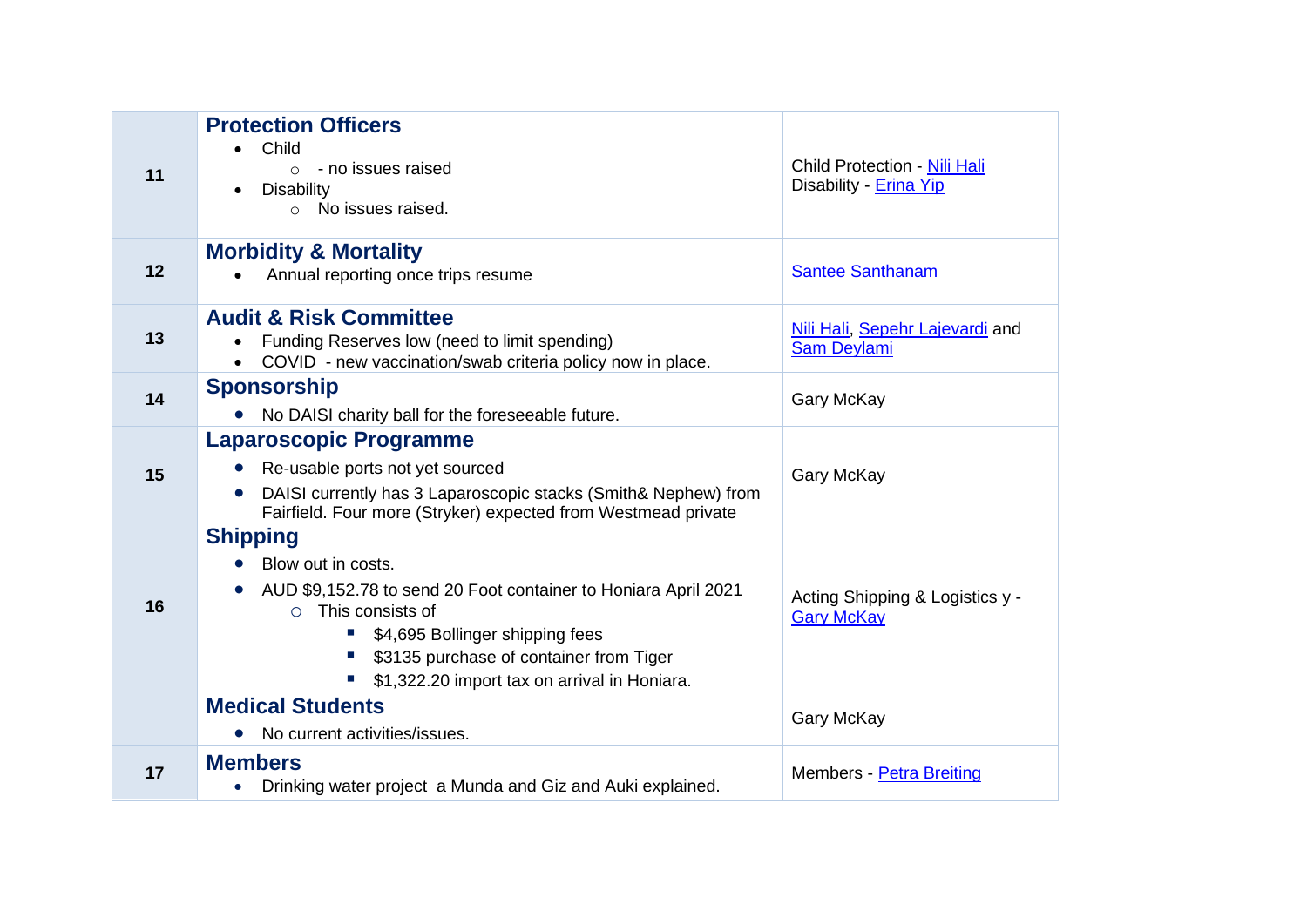| 18             | <b>Questions to Board/Exec</b><br>none                                                                                                                                                                                                                                                                                                 |                 | Chair - Matt Rickard         |                       |
|----------------|----------------------------------------------------------------------------------------------------------------------------------------------------------------------------------------------------------------------------------------------------------------------------------------------------------------------------------------|-----------------|------------------------------|-----------------------|
| 1              |                                                                                                                                                                                                                                                                                                                                        |                 |                              |                       |
| 2              |                                                                                                                                                                                                                                                                                                                                        |                 |                              |                       |
| $\mathbf{3}$   |                                                                                                                                                                                                                                                                                                                                        |                 |                              |                       |
| 4              |                                                                                                                                                                                                                                                                                                                                        |                 |                              |                       |
| 19             | <b>Proposed Resolution</b>                                                                                                                                                                                                                                                                                                             | <b>Moved By</b> | <b>Seconded</b><br><b>By</b> | <b>Consensus vote</b> |
| $\mathbf{1}$   | DAISI purchase IT support to reinstall Re<br>$\bullet$<br>CAPTCH to prevent phishing and SPAM<br>Membership to remain free.<br>No further shipping containers for now<br>Request for storage to be emailed to all<br>$\bullet$<br>members.<br>ANCP application next year.                                                              | Gary McKay      | <b>Matt Rickard</b>          |                       |
| $\overline{2}$ | Yearly membership declaration (commitment to<br>$\bullet$<br>ACFID and child safety measures) for ongoing<br>membership.<br>WCCC and NPC mandatory on file for all<br>volunteers.<br>DAISI maintain funding reserve to cover<br>expected expenses<br>More detailed fee estimates prior to committing<br>to future shipping containers. | Nili Hali       | <b>Gary McKay</b>            |                       |